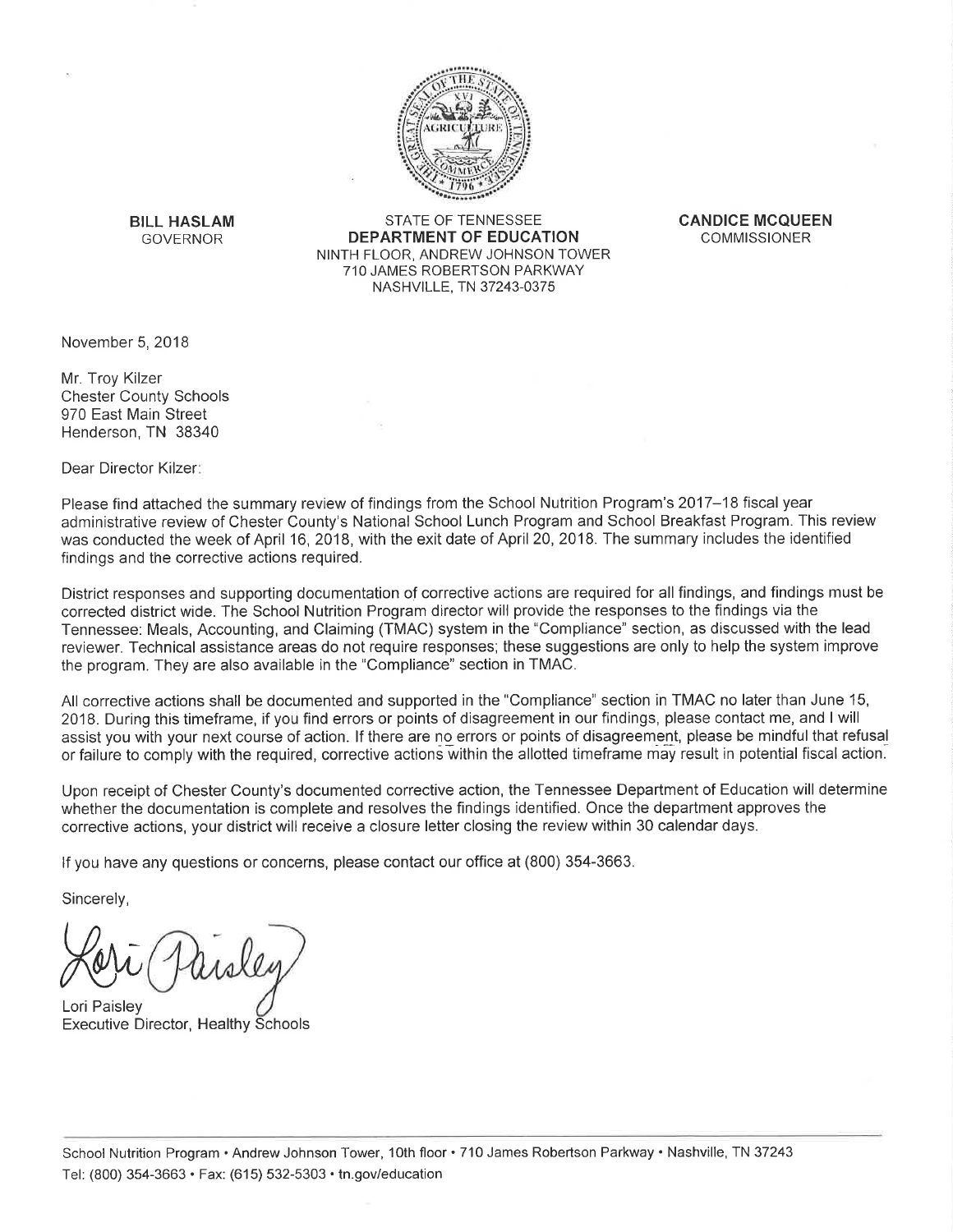

### **Chester County (120)**

**Review ID: 809** 

#### **Exit Conference Date: 4/20/2018**

Review Year: 2018

Month of Review: March

Lead Reviewer: Audra Henderson

|  | Area | $\vert$ Findings ID $\vert$ | <b>Finding Description</b> | <b>Required Corrective Action</b> |
|--|------|-----------------------------|----------------------------|-----------------------------------|
|--|------|-----------------------------|----------------------------|-----------------------------------|

### **SFA - Level Findings**

| $100 -$<br>Certification<br>and Benefit<br>Issuance | $V - 0100$ | Five students from the free and<br>reduced sample pool that were<br>approved for benefits by a<br>household application were<br>miscategorized.                                                                                                                                                                                  | Notify households of benefit change and<br>upload notification letters to demonstrate<br>compliance.                                                              |
|-----------------------------------------------------|------------|----------------------------------------------------------------------------------------------------------------------------------------------------------------------------------------------------------------------------------------------------------------------------------------------------------------------------------|-------------------------------------------------------------------------------------------------------------------------------------------------------------------|
| 1000 - Local<br>School<br>Wellness<br>Policy        | $V-1000$   | The student wellness board<br>policy did contain all required<br>content of USDA's local school<br>wellness policy final rule. It did<br>not address policies for food<br>and beverage marketing, did<br>not designate responsibility for<br>the Local School Wellness<br>Policy, and did not have an<br>appropriate assessment. | Update the wellness policy to include all<br>missing elements and upload the modified<br>policy to demonstrate compliance.                                        |
| $1200 -$<br>Professional<br>Standards               | $V-1200$   | A part-time employee did not<br>meet the professional<br>standards training<br>requirements.                                                                                                                                                                                                                                     | Develop a basic food safety training plan for<br>substitute employees, and upload the training<br>plan as corrective action.                                      |
| 1400 - Food<br>Safety                               | $V-1400$   | not reflect the current<br>Tennessee food law.                                                                                                                                                                                                                                                                                   | The written food safety plan did Update the food safety plan and train staff on<br>new procedures. Upload sign-in sheets and<br>agenda to demonstrate compliance. |
| $200 -$<br>Verification                             | $V-0200$   | One application was verified<br>incorrectly.                                                                                                                                                                                                                                                                                     | Send a letter of adverse action to the<br>household and upload a copy of the letter as<br>corrective action.                                                      |